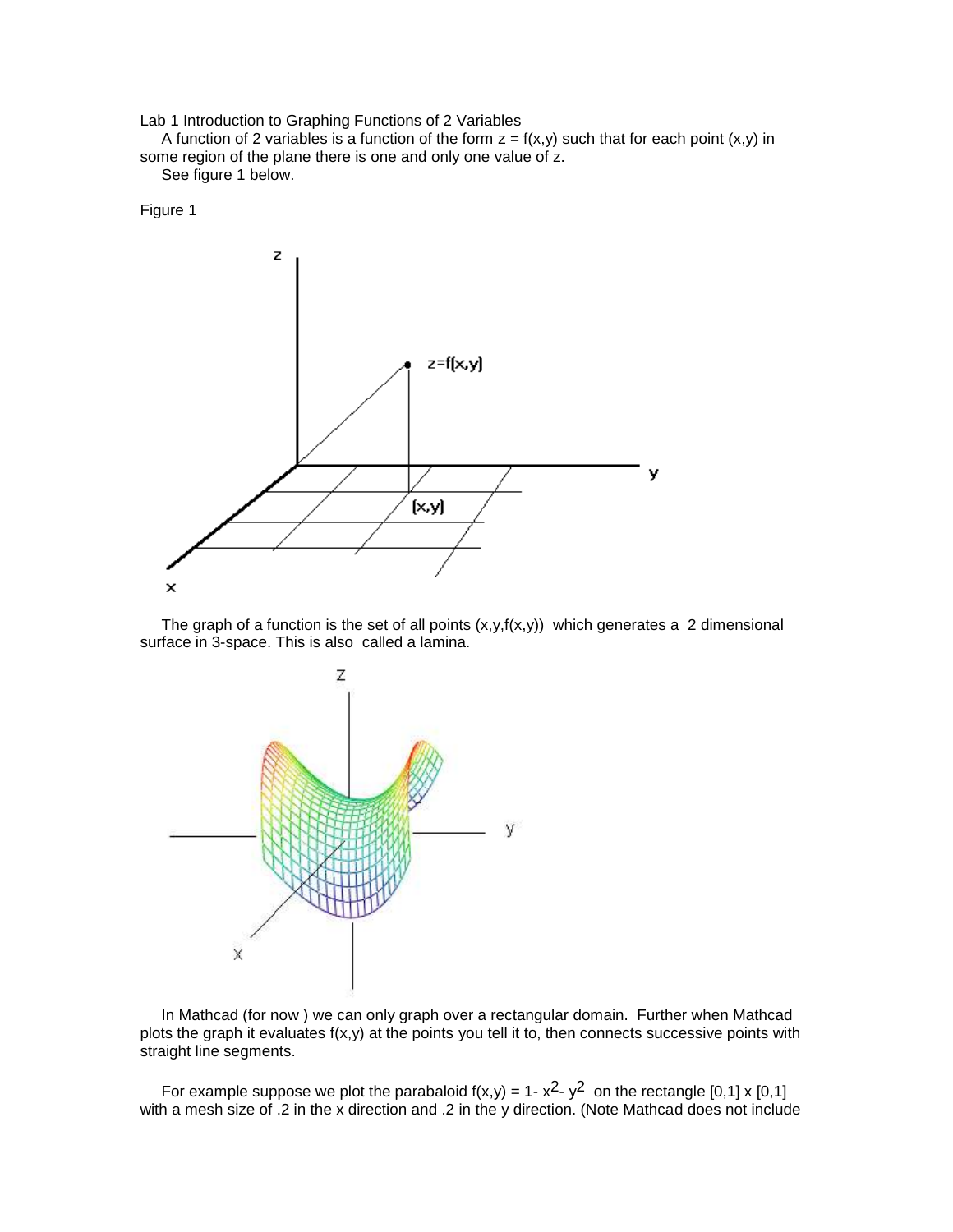the coordinate axes.) For now don't worry about the formatting we'll explain it shortly'

a := -1 b := 1 c := -1 d := 1 
$$
\Delta x
$$
 := .5  $\Delta y$  := .5  
i := 0.  $\frac{b-a}{\Delta x}$  j := 0.  $\frac{d-c}{\Delta y}$  x<sub>i</sub> := a + i $\Delta x$  y<sub>j</sub> := c + j $\Delta y$ 

 $f(x, y) := 2 - x^2 - y^2$   $M_{i,j} := f(x_i, y_j)$ 





M defines the matrix of  $z$  values. To see theses values simply type M and hit =

M 0 0.75 1 0.75 0 0.75 1 0.75 0 1.5 1.75 1.5 0.75 1.75 2 1.75 1 1.5 1.75 1.5 0.75 0.75 1 0.75 0  $=$ 

Note Mathcad starts counting at 0 so the columns are numbered 0 to 4 not 1 to 5 ; the same for the rows so  $x_3$  is the fourth row and  $y_1$  is the second column so  $M_{3,1}$  is the matrix element 4th row 2d column

Since we traditionally plot a 3 D graph with x coming out of the page the columns correspond to the x values for fixed y and the rows correspond to the y values for fixed x. For example

$$
x_3 = 0.5
$$
  $y_1 = -0.5$   $M_{3,1} = 1.5$ 

since  $f(x, y) := 2 - x^2 - y^2$   $f(.5, -.5) = 1.5$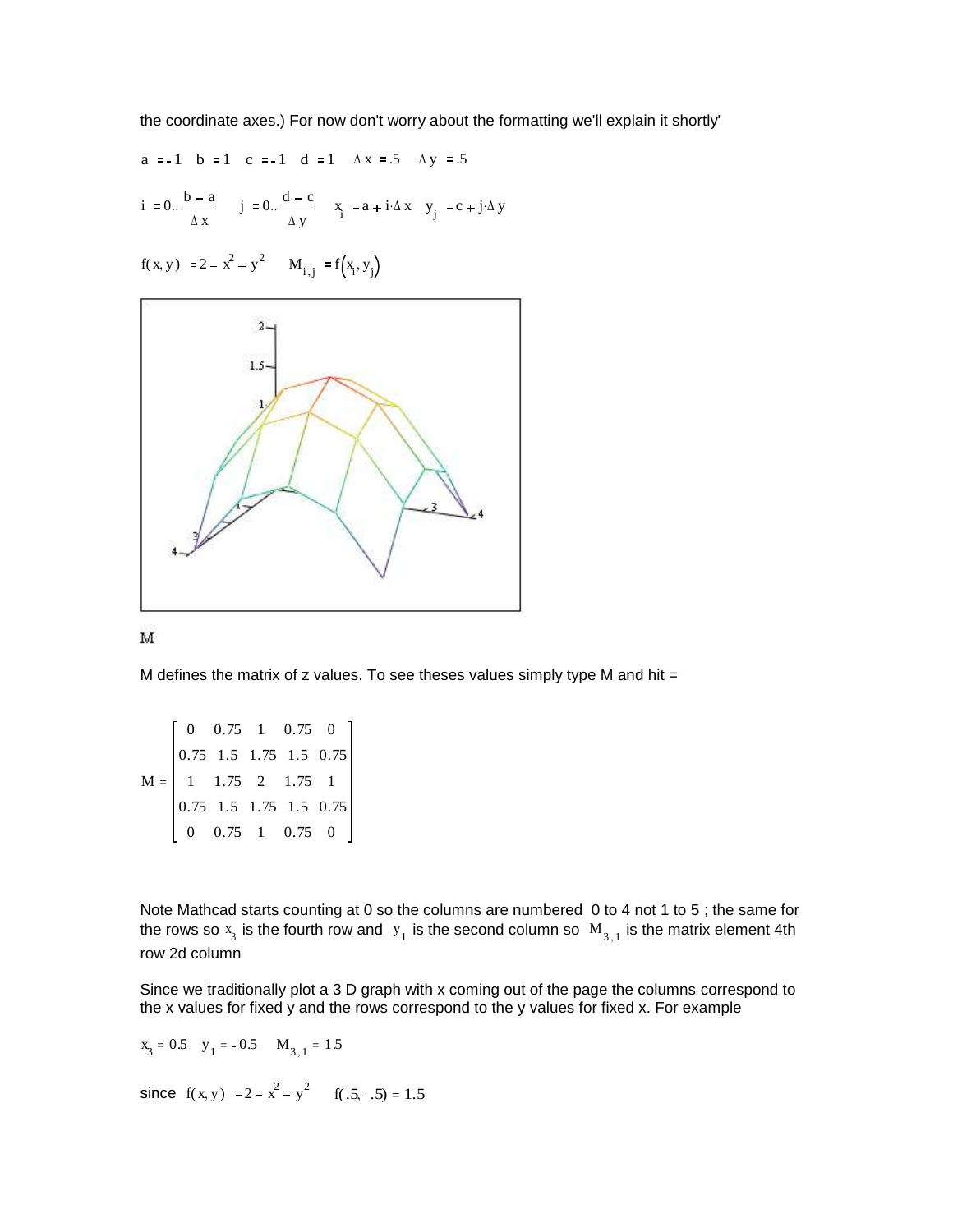By decreasing the step size to say 0.1 we smooth out the surface as is seen below

a := -1 b := 1 c := -1 d := 1 
$$
\Delta x
$$
 := .5  $\Delta y$  := .5  
i := 0.  $\frac{b-a}{\Delta x}$  j := 0.  $\frac{d-c}{\Delta y}$  x<sub>i</sub> := a + i $\Delta x$  y<sub>j</sub> := c + j $\Delta y$   
f(x, y) := 2 - x<sup>2</sup> - y<sup>2</sup> M<sub>i,j</sub> := f(x<sub>i</sub>, y<sub>j</sub>)





The Template you'll be using for all graphs is :

1. First we need to define the interval in the x direction, [a,b] the interval in the y direction [c,d] and the step sizes  $\Delta x$  and  $\Delta y$  We do this simply by:

 $a = \bullet$  b =  $\bullet$  c =  $\bullet$  d =  $\bullet$  Ax =  $\bullet$  Ay =  $\bullet$  Simply fill these in for the particular example.

Use the  $:=$  in all definitions not  $=$ 

2. We need to create the points at which to evaluate  $f(x,y)$ 

 $i := 0.$   $\frac{b - a}{a}$  $\Delta$  x  $\frac{b-a}{j} = 0.$   $\frac{d-c}{j}$  $\Delta y$  $\frac{a-c}{\sqrt{a-c}}$   $x_i := a + i \Delta x$   $y_j := c + j \Delta y$  Here do nothing as all these quantities are

calculated automatically from the data furnished in 1. above.

3. Define f(x,y) and the Matrix M

 $f(x, y) :=$   $M_{i,j} := f(x_i, y_j)$  only fill in the function f(x,y) , M will be computed automatically

Once you've typed in the template all you have to do is copy, paste and make appropriate changes for all subsequent graphs so really you only have to do the work one time . Caution: use different letters for M as you go from one example to another otherwise if for your second example the array is smaller you'll end up with a hybrid of the 2 examples like something from " The Island of Dr Moreau" .

One more example and then you're on your own. Let's graph  $f(x, y) = |\sin(x)| |\cos(y)|$  on the rectangle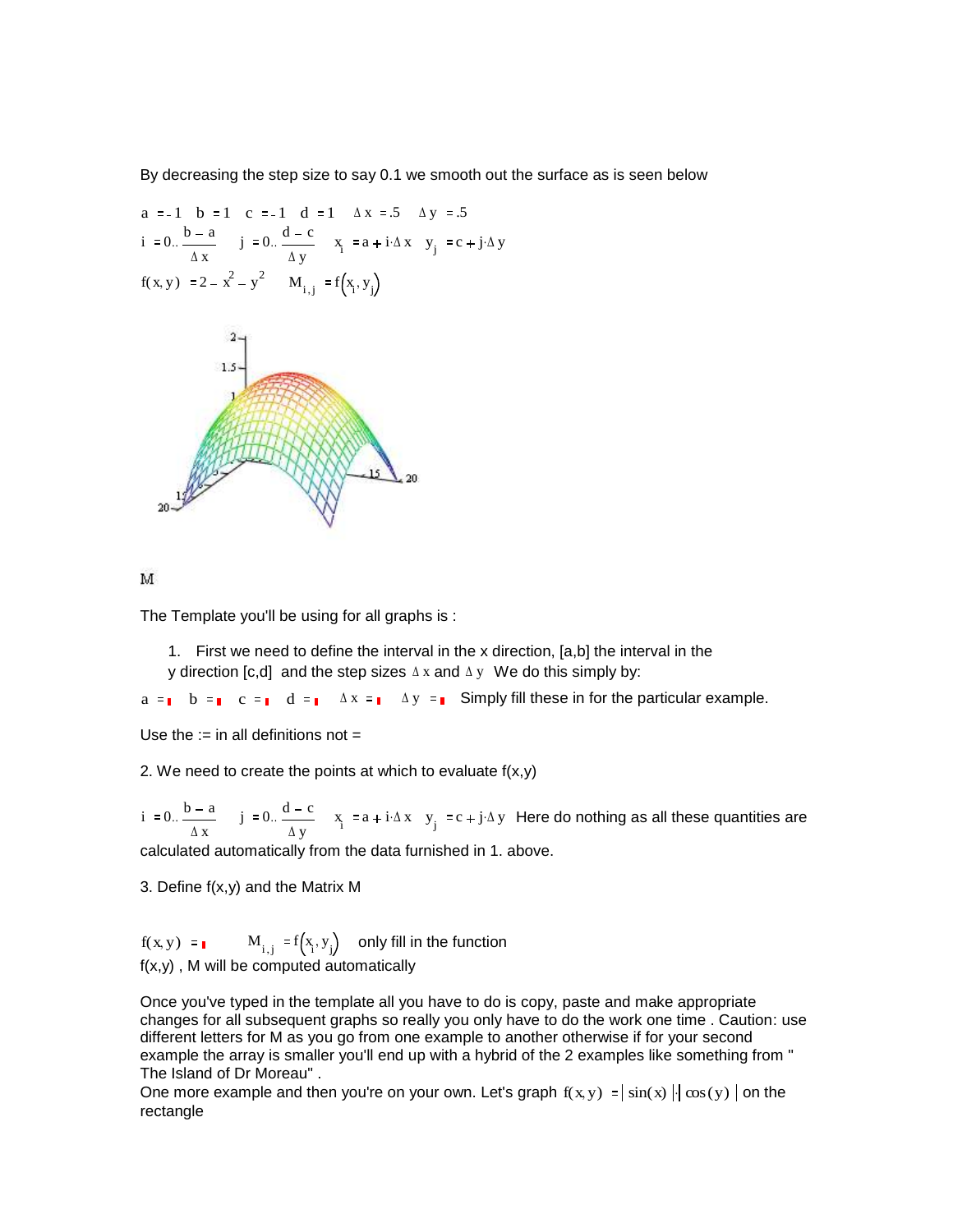$[0,\pi]$ x[- $\pi,\pi$ ] with a step size of .2 in both the x and y direction.

a := 0 b := 
$$
\pi
$$
 c :=  $-\pi$  d :=  $\pi$   $\Delta x$  := .2  $\Delta y$  := .2  
i := 0.  $\frac{b - a}{\Delta x}$  j := 0.  $\frac{d - c}{\Delta y}$  x<sub>i</sub> := a + i $\Delta x$  y<sub>j</sub> := c + j $\Delta y$   
f(x, y) :=  $|\sin(x) | |\cos(y)|$  N<sub>i,j</sub> := f(x<sub>i</sub>, y<sub>j</sub>)

From the graphing Menu choose the surface graph and put N in the place holder on bottom



N Let's format this graph

1. double click on the graph and your FORMAT window will appear

2. We make the following changes under APPEARANCE choose COLOR MAP and HIDE LINES.

You'll notice that in the first graph you're seeing all the points-HIDE LINES is like putting a thin veneer on the graph

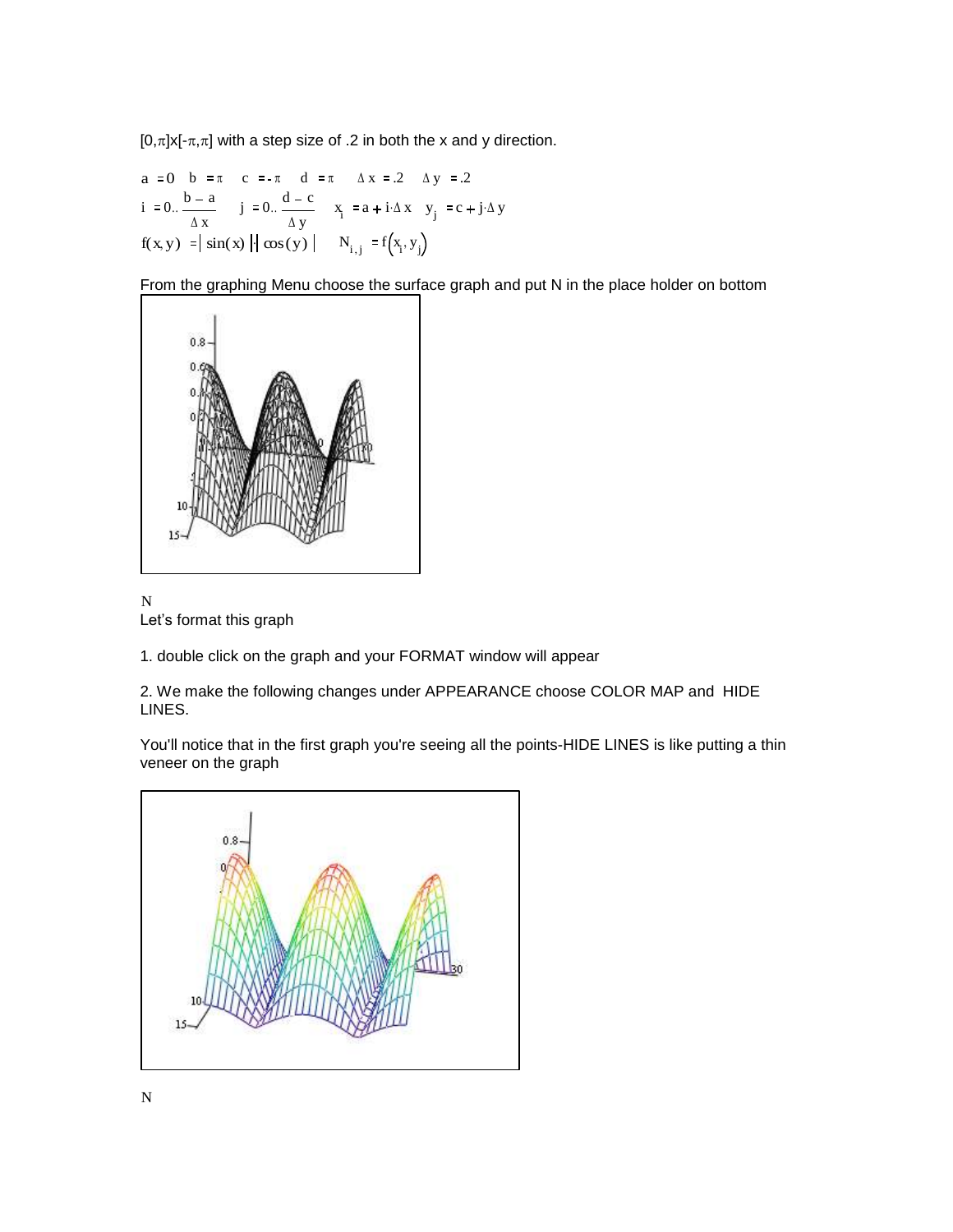You can view the graph from different perspectives by left clicking on the graph and moving the mouse.

Notice there are several options and windows --the best way to learn is to experiment with the various features in the FORMAT window.

## **Exercise 1**

Graph  $f(x,y) = 10-x^2-y^2$  on the rectangle [-10,10] x [-5,5] with a step size of .1 in both the x and y directions.

## **Exercise 2**

Graph f(x y) 1  $1 + \sqrt{y} - \sin(x) + \sqrt{x} + \sin(y)$ over the square [-3,3] x[-3,3] with a step size of  $\Delta x = \Delta y = .1$ 

## **Exercise 3 A Cylindrical Surface**

Graph  $f(x,y) = cos(y)$ 

on the rectangle  $[-1,1] \times [0,4\pi]$  with a step size of **.1** in the x direction and **.2** in the y direction.

## **Exercise 4**

Graph  $f(x,y) = |x||y|$  on the square  $[-1,1]$  x $[-1,1]$  with a step-size of **1** in both directions. Consider the graph for various rotations.

Graphing Multiple Functions

We use exactly the same template as before we simply add one more function and one more array.

For example suppose we want to graph the 2 parabaloids  $f(x, y) := 1 - x^2 - y^2$  and  $g(x, y) := x^2 + y^2$ 

on the same graph on the square [-1,1]x[-1,1] with a step size of .1.

I'll name the 3 arrays simply M1 and M2

a := -1 b := 1 c := -1 d := 1 
$$
\Delta x
$$
 := .1  $\Delta y$  := .1  
i := 0..  $\frac{b-a}{\Delta x}$  j := 0..  $\frac{d-c}{\Delta y}$  x<sub>i</sub> := a + i $\Delta x$  y<sub>j</sub> := c + j $\Delta y$   
f(x, y) := 1 - x<sup>2</sup> - y<sup>2</sup> M1<sub>i,j</sub> := f(x<sub>i</sub>, y<sub>j</sub>) g(x, y) := x<sup>2</sup> + y<sup>2</sup> M2<sub>i,j</sub> := g(x<sub>i</sub>, y<sub>j</sub>)

On the graph Once you put in M1 hit the comma and a box will appear to put in M2.

You can format separately in FORMAT window with PLOT 1 corresponding to M1 and PLOT 2 corresponding to M2